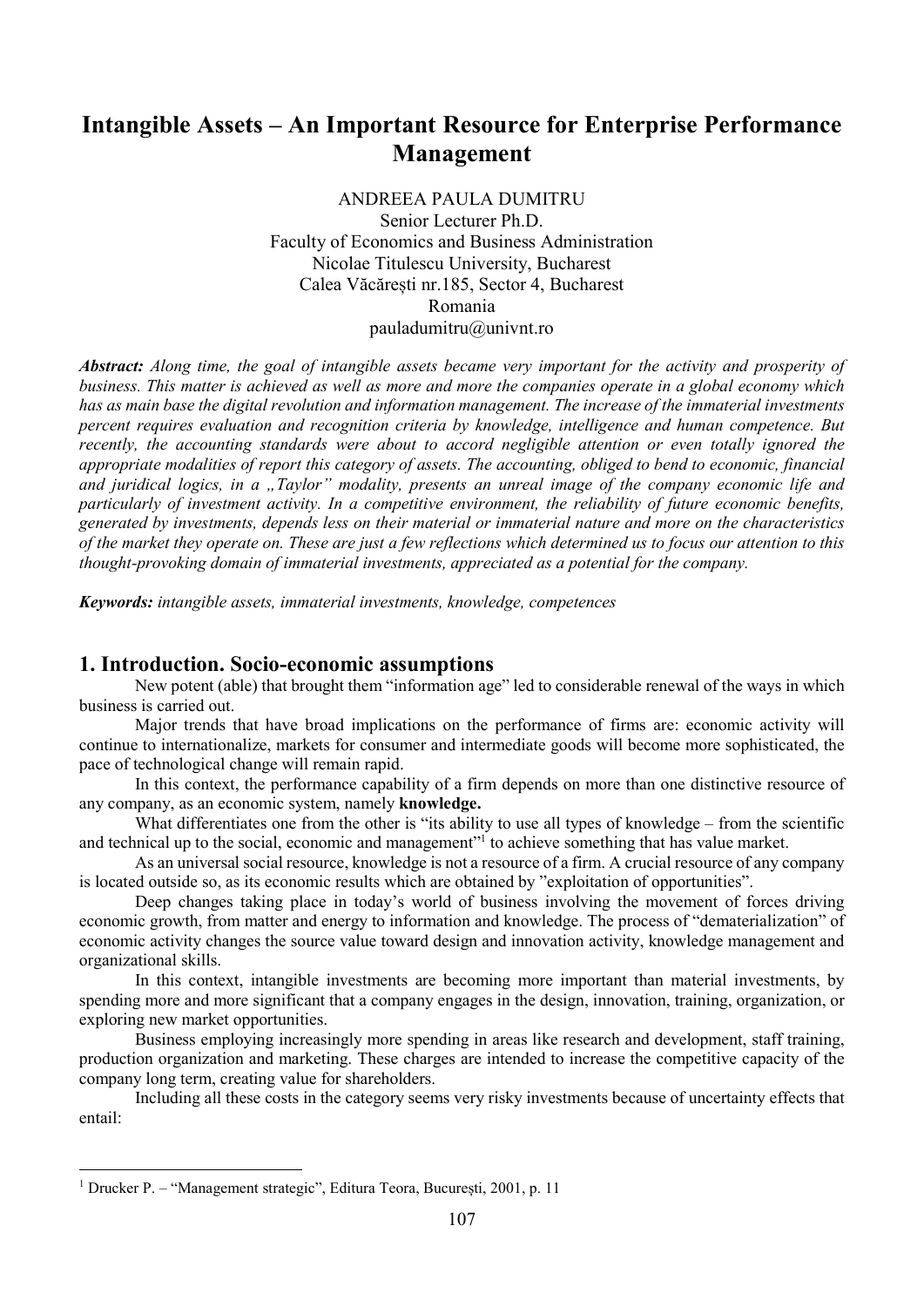- Knowledge and skills, in large part, cannot be dissociated from human or material resources (equipment) that incorporates, is hardly controllable by the enterprise;
- $\triangleright$  Irreversible nature of the expenses involved in training and research, further up the productive sphere, with lasting effects (strategic) to give them the status of invested costs, the risks of nonrecovery;
- "perishability" accumulated knowledge and skills is often in a discontinuous and unpredictable world, requiring reconsideration and updating constantly.

Growing importance of intangible investments in increasing business

performance and competitiveness requires an approach and an appropriate accounting treatment for a relevant and reliable financial reporting.

### 2. Deficiencies of current accounting systems

Current accounting systems, whose tools and financial reporting practices are

still strongly imbued taylorism, difficulties in identifying and measuring intangible investments.

 The major difficulty comes from the absence of relationship "cause-effect" in recognition of intangible expenses such as investment and thus "activate" their balance sheet.

 Balance sheet, by his role to represent the company's financial structure, offers, on the one hand, investors (or potential) ability to assess risk assessment estimated return on investment, and offers all guarantees of creditors, as legal protection, recovery amounts advanced temporarily. On the other hand, balance sheet, through the assets they represent, enables the potential capacity to provide liquidity entity.

 Although dominated by conflicting demands, the accounting system should highlight the economic potential to support decision allows different categories of users.

 Between the two components of financial statements there is a constant tension because they are interconnected and cannot serve different interests. The capital market is concerned primarily profit, at it is apparent from the income statement. If financial statements are primarily aimed at measuring earnings, this means that the balance will reflect "the results of the evaluation process residues"<sup>2</sup> .

 From this perspective, the accounting system pays excessive attention to short-term financial objectives, to assess business performance. The emphasis on the influence on the outcome of the exercise and financial reporting systems is justified by the speculative interests of managers. They, many times seeking to "invent" means to achieve levels of financial indicators assigned based on whether it is appreciated and the underlying activity remunerated.

 The most dangerous consequence management by quantifying the financial indicators of short-term performance is encouraging that is type of behaviour to reduce the intangible investments and the precautionary principle should treat them as expenses in the period. It's vocation of the "informational asymmetry"<sup>3</sup>, the precautionary principle may lead to harmful phenomena embellishment of images about wealth and business performance, which may represent an unfair attack on the relevance of accounting information.

 For short-term objectives, to maximize value creation for shareholders (by maximizing the profit or loss) is sacrificing long-term performance. Strategic abdication of responsibilities aimed at a lasting effect, increase the value of the company (through innovation, new markets and products, training and motivation, customer loyalty). Adaptability and even threaten the survival of the enterprise.

It is obvious that these charges, which produce medium and long-term effects that can be regarded is immaterial investments, must have an appropriate accounting treatment.

 Forced to obey certain logic while legal, economic, financial, accounting presents a distorted picture of the economic life of the company, neglecting or ignoring for too long the appropriate methods for recognizing and reporting of these investments, assets (property) intangible. As a consequence, practice has not evolved beyond the traditional rules of historical cost.

### 3. Recognition and evaluation of intangible assets

-

After a long discussion, an international accounting referential addressed for

<sup>2</sup> Epstein B., Mîrza A., - IFRS 2005 – Interpretarea și aplicarea Standardelor Internaționale de Contabilitate și Raportare Financiară, Editura BMT, Publishing House, București, 2005, p.32

<sup>3</sup> Feleagă N., Feleagă M – "Contabilitate financiară – o abordare europeană și internațională", vol.II, Editura InfoMega, București, 2005, p.111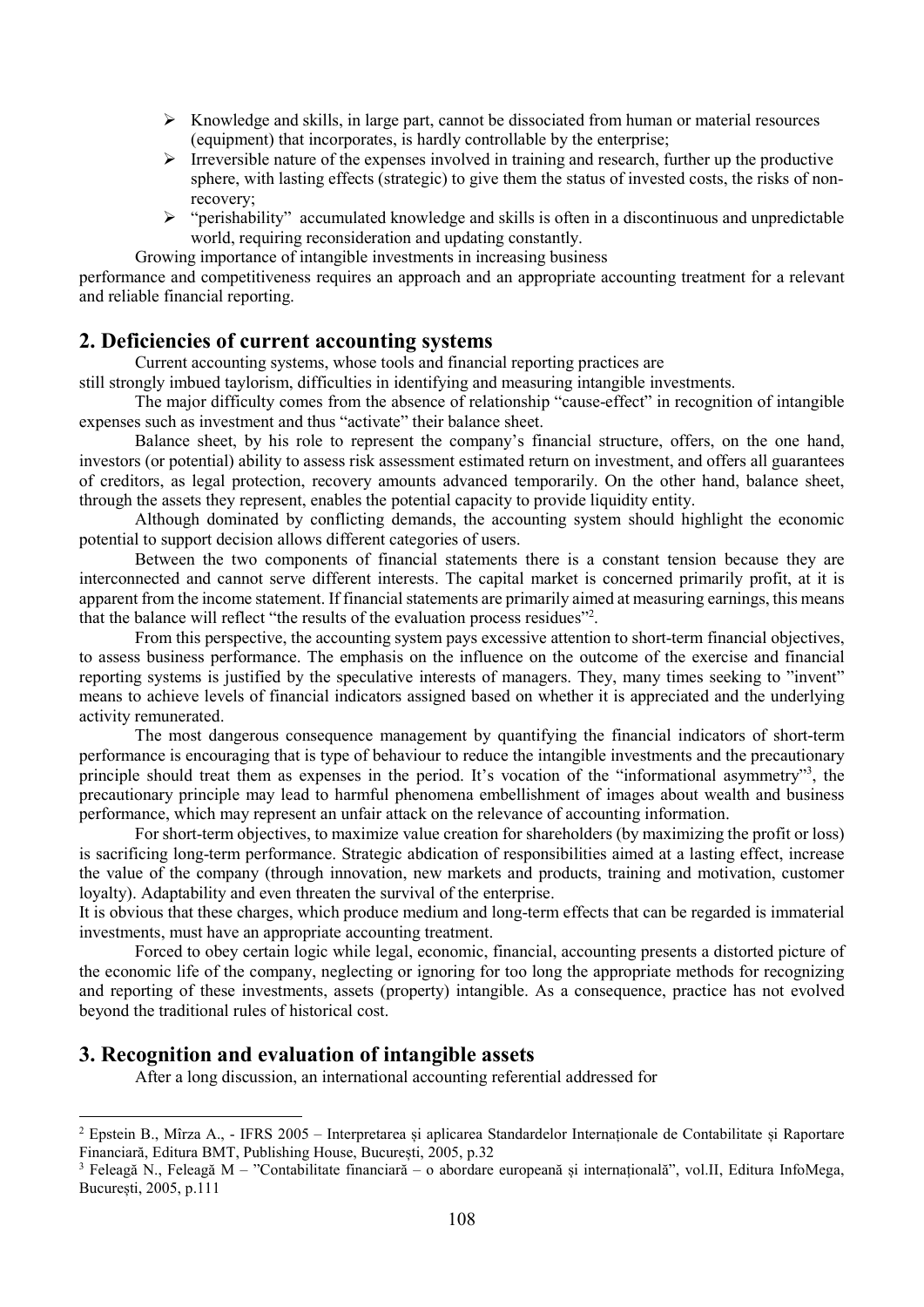the first time in detail the accounting for intangible assets by IAS 38 (enacted in 1998), and determining criteria for recognition, measurement bases and reporting requirements of such an assets.

- Recognition of intangible assets requires compliance with the following key criteria:
	- $\triangleright$  identifiable character of intangible assets;
	- $\triangleright$  possibility of control over use of such property;
	- $\triangleright$  their ability to generate benefits (economic benefits) of future credible assessment.
- Character of an identifiable intangible assets requires it to be "distinguished

from goodwill"<sup>4</sup>. Identification condition is satisfied if the intangible asset is separable (can sell, transfer, permit, lease or exchange and may distribute its future economic benefits, without undertaking to deprive future economic benefits from other assets used in the same activities). At the same time, intangible assets should flow from contractual or legal rights of another kind, whether those rights are transferable or separable from the entity or from other rights and obligations.

 Identifiable intangible assets include patents, copyrights, licenses, software, marketing rights and knowhow specialized. Feature that these elements have in common is nonexistent material substance, physical and having a useful life grater than one year, (determined or undetermined).

 Certain intangible assets can be kept in or an object (support) physical: CD (in case of software), legal documentation (for a patent or a license). Clearing up confusion for their correct classification (as property, plant and equipment under IAS 16 or as an intangible asset after IAS 38) should appeal to professional reasoning to identify the relative importance or comparative basis, the most significant element.

 For example, software that is part of the operating system (from a computer or computer equipment) is an essential component of that hardware and treated as tangible assets. If the software is not part of the hardware related equipment, it is treated as an intangible asset.

 To ensure that only assets which are capitalized and deferred amounts recoverable in future periods is required, under international accounting referential, identification and recognition as more individualized items. This approach is useful because the residual value of acquisitions costs allocated is treated globally, in goodwill, whose impairment is less likely than an asset identified, thus providing less transparent to investors.

 The ability to have control over the use of intangible assets: control involves the entity's ability to attract both benefits, future economic benefits arising from their involvement property.

 Usually, the entity to obtain or protect their ability to control the legal rights as registered copyrights, patents, restrictions on trade agreements (if this is allowed) or legal coercion of employees to retain confidentiality.

 In the absence of these rights, the entity cannot usually sufficient control of the economic benefits expected from teams of professionals and training programs and training and through specific technical or management skills.

 Thus, considerable costs incurred for staff training, building a portfolio of customers, market share, customer or their fidelity can still be recognized as intangible assets, although these expenditures are investments in marketing and as "engines" that bring profits long-term.

 "A balanced company is the research and development department and marketing at sharing responsibility to achieve a successful market-oriented innovation"<sup>5</sup> . In practice, however, characterized interrelationships, often by rivalry and mutual distrust, determine missing several good opportunities.

 Creating a foundation for constructive cooperation can only be in the interest of the company, but being aware that each carry a potential impact depending on customer satisfaction and thus to attract economic benefits for the firm.

 Advantages (benefits) that may be associated with future economic intangible asset may take the form of revenue from selling products or services, savings, cost reductions and other economic benefits resulting from the use of intangible asset to the firm.

 However, is recognition of an intangible asset conditional probability that the economic benefits attributable to it to return the entity. Evaluating the likelihood of the future economic benefits must be made on the basis of rational calculations that represent the best estimate for the set of economic conditions existing during the life of the asset.

-

<sup>4</sup> Standardele Internationale de Raportare Financiara, Interpretari la 1 ianuarie 2015, Partea A, Editura CECCAR, Bucuresti, 2015, p.144

<sup>5</sup> Kotler Ph. – Managementul marketingului, Editura Teora, Bucuresti, 2005, p.116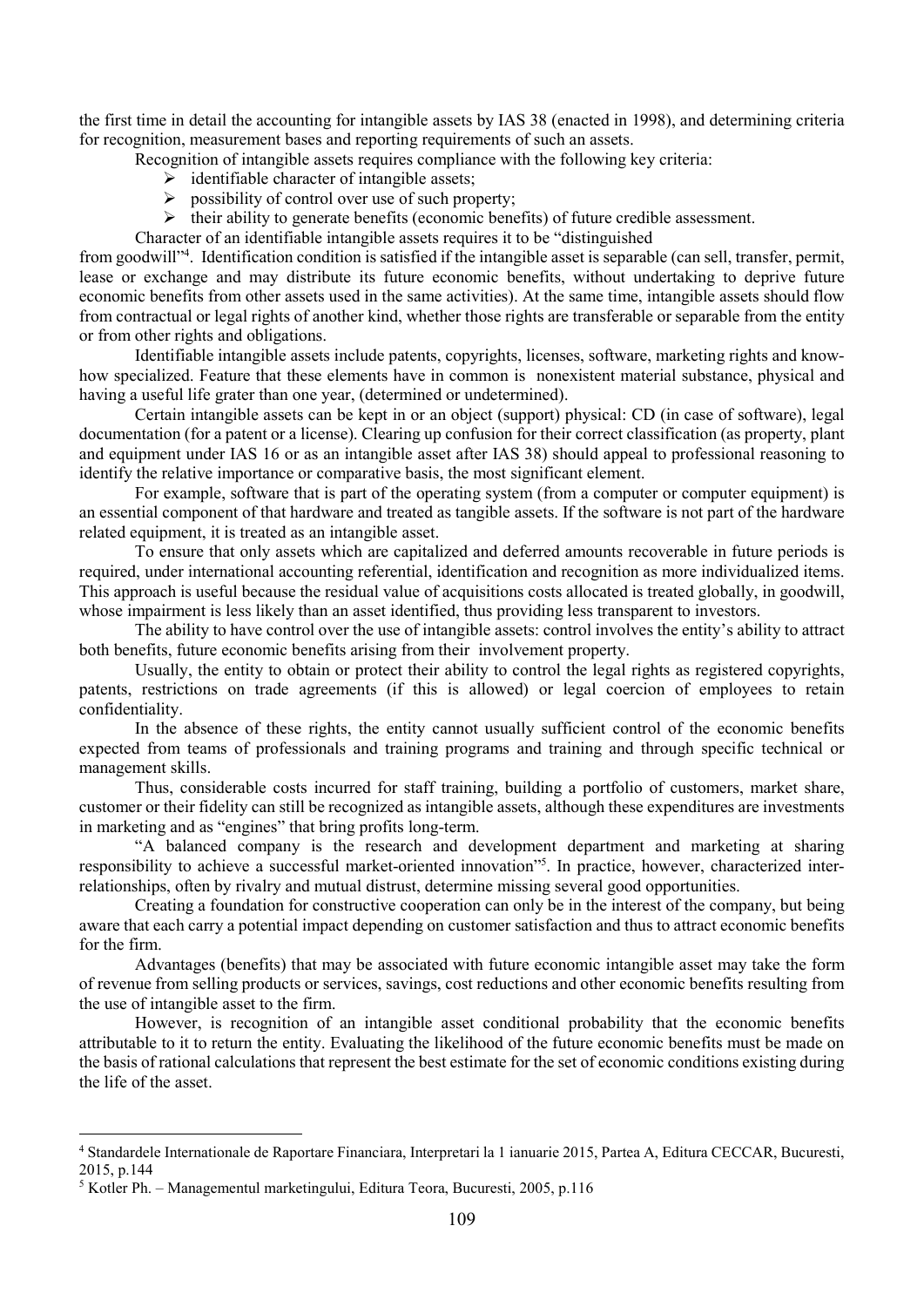Use reasoning to assess the safety associated with its future economic gain intangible asset is based upon the evidence available to initial recognition, giving priority to external evidence. Calling at fair value, determined primarily by reference to an active market or, failing that, using the best available information involves determining the present value of cash flow, adjusted according to the probability of its realization and the time value of money. Even at a low probability of occurrence of cash flow, fair value is considered as can be determined, and the asset will be recognized.

 At the international level referential rightly converge more and more opinions to reflect the probability assessment of an asset, instead of its use as a threshold criterion of recognition, which will lead to amendment of the framework.

 Credible evaluation of intangible assets is contingent on how to obtain them, such as initial assessment is done at their cost of production.

 For a separately acquired intangible asset, the price paid for getting to the expectations about the probability that future economic benefits associated with immobilization purchased to return the enterprise. In other words, the effect probability is represented in the cost of immobilization. Or acquisition cost includes purchase price, including tax and excise duty stranded plus costs directly attributable to the intentional use immobilization preparations (handwork including employee benefits, arising directly from bringing the asset to its operating condition, professional fees arising from the same end, the costs of testing the proper functioning of immobilization ). As in the case of tangible assets (IAS 16), capitalization of costs ceases when the intangible asset is ready for its intended use.

 In many case, are internally generated intangible assets. Baseline to which they are recognized as assets is difficult to determine due to the nature of these categories of property, for which many were committed to spending at the time of their recognition as an asset.

 Expenditure on intangible assets are getting treated according to the stage where they are involved in their creation or in the research phase or stage of development.

 The whole reasoning is based on credible evaluation of the project concept (as a set of joint actions and schedule for a particular purpose). Capitalization of expenses incurred in obtaining an intangible asset is subject to their reliable measurement using a customized project.

 In the research phase of an internal project, expenditure on activities whose purpose is to obtain new knowledge, searching, delivering, evaluating and selecting alternatives. These costs are recognized as cost in the period were employed.

 The development phase of an internal project involves expenses that can be capitalized of it is demonstrated the technical feasibility of completing, the intangible asset, intending to complete their ability to use or sell the restraint, the mechanism by which future benefits will likely evolve the ability to assess credible cost attributable to immobilization during its development.

 In practice, the distinction between research costs and the phase of the development phase is, in many cases quite difficult.

 Categories of assets that brand-names, may be difficult to estimate values that meet the criteria for their recognition as separate assets of internally generated goodwill. Not recognize them as assets is justified by the principle of prudence, capitalization of expenses involving failure to uncertainty rather than on evaluation methods with the volatile nature of their value. Hence the unequal treatment of acquired intangible assets from internally generated is not limited to their initial recognition, but it also regards their depreciation policy. The life of an intangible asset may be very long or even indefinite. Uncertainty justify caution to estimate the duration of her life, but life does not justify an unrealistically short. There may be both economic factors and legal factors that influence the life of an intangible asset. Economic factors determine the period in which the company will receive future economic benefits.

 Legal factors may restrict the period in which the company controls access to those benefits. Life is the shortest of the periods determined by these factors, and the depreciated value of intangible assets will be allocated on a systematic basis over the term.

 The life of an intangible asset is regarded as an undetermined time based on analysis of all factors (intended use of the asset by the enterprise, the typical life cycles, technology usage, commercial or other types of wear, stability domain, the expected actions of competitors, the costs of maintenance, control over the immobilization period, depending on the asset useful life that of another asset) there is no foreseeable limit to the period during which the asset is expected to generate net cash flows for the enterprise. In this case allegedly immobilization test for impairment under IAS 36, recoverable value comparing the carrying amount annually and whenever there is evidence that immobilization may be impaired.